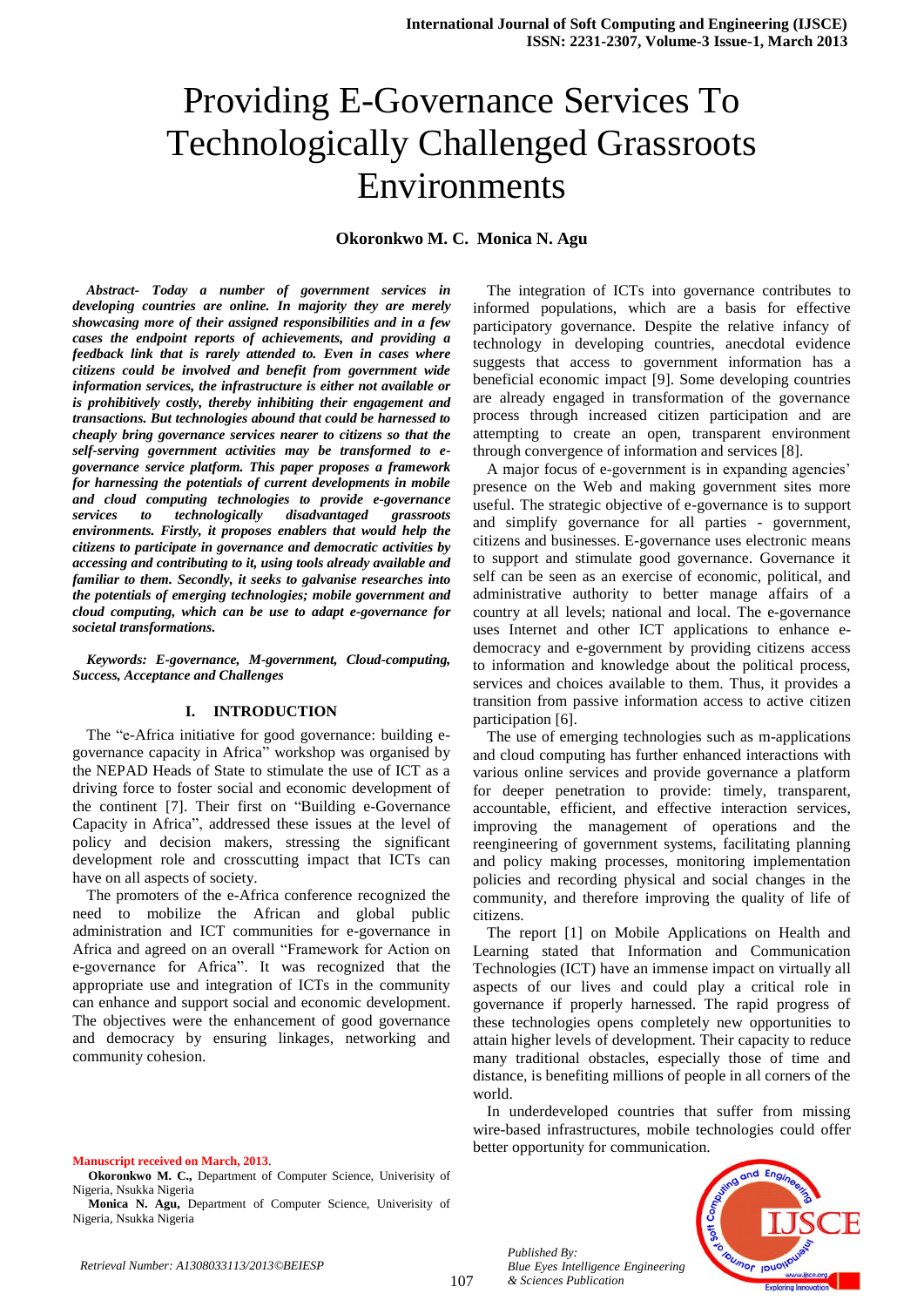# **Providing E-Governance Services To Technologically Challenged Grassroots Environments**

Mobile phones are often the only way for people to communicate with each other over longer distances and have become an efficient opportunity for governments to get in contact with citizens. Mobile devices are usually always carried and always on. Hence, these devices are perfectly suitable to act as end-point for services that should be available and accessible independently of the user's location and context.

As 3G networks are becoming increasingly available courtesy of ISPs, Smart phones and other kind of mobile devices such as navigations systems, e-book readers, tablet PCs, etc., are currently gaining popularity. However, from the point of view current studies by the authors, mobile phones are the most popular end devices for the proposed e-Governance services.

In [12] cloud computing is described as a universal collection of data which extends over the internet in the form of resources that form individual units held together by infrastructure providers, service providers and the consumer, and then it is accessed by various users. Cloud Computing technology uses the internet and central remote servers to maintain data and applications, which allows consumers and businesses to use applications without installation to access their personal files at any computer with internet access.

This technology allows for much more efficient computing by centralizing data storage, processing and bandwidth. It's characteristic of device and location independence; enable users to access systems using a web browser regardless of their location or whatever device they are using. As infrastructure is off-site (typically provided by a third-party) and accessed via the Internet, users can connect from anywhere.

This paper therefore advocates the integration of these technologies to reduce cost of development and usage, and thereby extend their adoption in governance especially in developing countries such as Nigeria. ICT, portable technology through the use of mobile devices (mtechnology) is by far the fastest growing segment IT. Therefore, governments should key in by integrating mtechnologies and cloud computing platforms to reduce ICT costs and provide cheap access to governance services.

## **II. WHY M-GOVERNMENT IN E-GOVERNANCE**

The peculiar challenges identified in the task of providing ICT access to rural areas of developing countries in [10] will be overcome with proper integration and adaptation of mtechnology and cloud computing. The initiative will among other reasons in accordance with a white paper on 'Mobile Government 2010 and Beyond' in [2], exploit the potentials of m-technologies which support and will lead to the following future trends:

- Raising efficiency through increased usage in governmental processes.
- Ensure that no citizen is left behind as governmental services are made accessible to all citizens, regardless of gender, age, nationality, income, or disabilities.
- It will help to satisfy rising needs and expectations of citizens in the context of governmental services.
- Increase collaboration between different organizations in order to assure transparency and accountability and to remain collaborative and responsive.
- Help in achieving the goals of accessibility and broadband availability which have been identified as crucial factors within the public sector.
- Provide multi-channel access which has been identified as key for successful e-Government. It therefore provides a second mobile communication channel.
- With m-Government, citizens can be mobile without losing the opportunity to participate in governmental processes.
- The adoption will help to reduce the digital gap as more citizens engage and transact businesses electronically.
- *Since in* developing rural areas, mobile penetration extends Internet penetration significantly. It will enable governments to offer governmental services to citizens in areas where current Internet access applications do not reach.
- As modern mobile phones are often equipped with integrated GPS modules, such location based processes are expected to further gain in importance in future.

The advancement in the development of powerful communication networks and mobile end devices no doubt is relevant enablers of e-Government. Certainly, the above mentioned points are important as they form the technological basis on which all m-Government services are built on. However, the sole ability to do something is usually not enough; people need to see a personal benefit, otherwise offered services are not accepted [3].

In the context of m-Government, this means that citizens need to see an advantage in doing transactions with governmental authorities with their mobile phones instead of using e-Government based solutions or personal consultations at administrative offices. Fortunately, m-Government provides several benefits for citizens compared to other approaches. The most important ones in [4] white paper have been highlighted below:

- Smart phones and similar mobile devices are usually carried and always on. Hence, these devices provide users the capability to communicate everywhere and anytime. This is a significant advantage compared to classical e-Government based solutions that usually require citizens to sit in front of a PC and hence bind them to fixed locations.
- With the always-on characteristic of mobile phones it can therefore be used to speed up the information flow between different parties such as in broadcasting urgent informational messages from the government to the people.
- Its simplicity can improve several processes in terms of efficiency and can help to save time and money.
- Mobile phones are usually very personal devices compared to computer; hence, when used within m-Government, these devices provide more personalization opportunities for targeting users.
- Smart phones and similar devices support different forms of interaction: based either on voice or alternatively on text messaging.

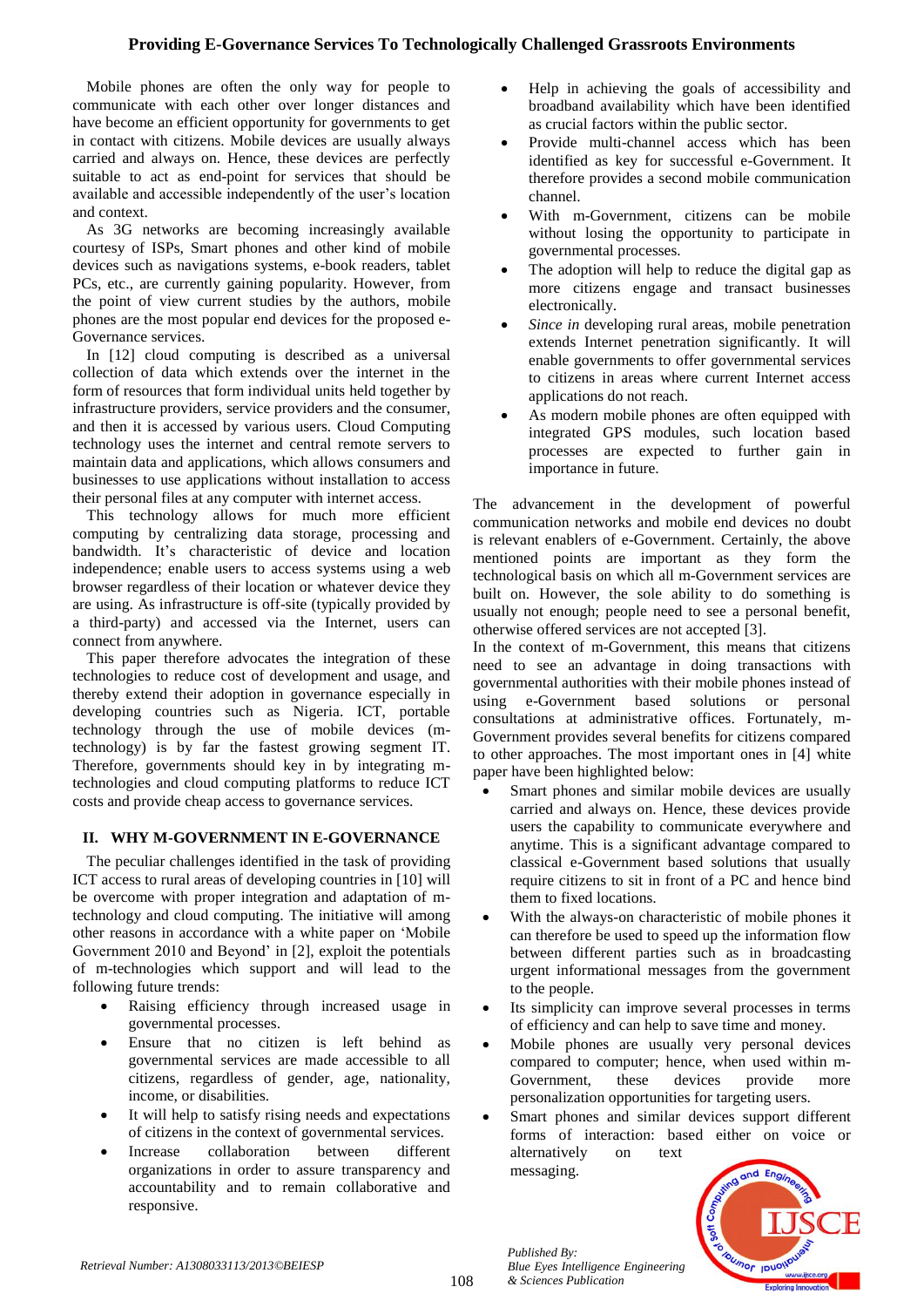These choices can assist disabled people to access administrative and governmental services.

 In developing regions, mobile penetration exceeds Internet penetration. Hence, mobile phones are the only available means for people to get in contact with administrative agencies and bodies. M-Government is therefore a solution to the digital divide and can even strengthen democracy.

The above benefits of m-Government affect both citizens and governmental institutions. If developers of m-Government solution manage to ensure that all participants realize these various advantages, m-Government can become a great success. Thus, the various benefits of m-Government are of course also important drivers for its success.

#### **III. THE SUCCESS AND ACCEPTANCE FACTORS**

Although there are various advantages of m-Government compared to e-Government or classical administrative procedures, the success of m-Government is no safe bet. The identification of critical success factors for m-government has been the topic of several publications. According to [5], the success of m-Government basically depends on five critical success factors. Their contribution, mainly analyzed the situation of m-Government in India. Nevertheless, the basic ideas and conclusions can be applied to other countries and regions as well. The five critical success factors of m-Government that have been identified by them are briefly described below:

#### **IV. INFRASTRUCTURAL INVESTMENT**

Infrastructural investment has been identified as one critical success factor for m-Government, especially in developing countries. The report shows that in India, the development of required infrastructures is often impeded by missing financial resources. This situation can be found in other developing countries as well. They suggested an intensification of public private partnerships (PPP) in order to carry along the private sector in the infrastructural development.

#### *Regulatory and political environment*

An appropriate legal framework has to be in place. The framework has to ensure that m-Government services are based on a solid legal basis. Furthermore, for the telecommunication sector it will ensure competitive market situations, which in turn may lead to better services for citizens.

#### *Awareness and acceptance:*

The development and rollout of m-Government services is only the first move. Awareness and acceptance of offered services by both citizens and employees of government departments is crucial too. Hence, in order to avoid frustration on both sides, new m-Government services need to be well introduced and participating parties; citizens and employees of administrative bodies, should be provided with related information and training. Only if all participants are familiar with the available m-Government services, will they be willing to use these services and benefit from them. Awareness and acceptance are therefore critical factors for the success of m-Government initiatives.

#### *Security and privacy:*

Security is an important requirement for any ICT system that deals with secure or privacy sensitive data. This applies especially to m-Government services because of several reasons. The previously mentioned point has emphasized the importance of acceptance of m-Government services by citizens. Vital conditions for the acceptance of such services are security and privacy. M-Government services won't be accepted and used by citizens if they do not trust them. Users want to be sure that their personal data is processed securely by these services and cannot be accessed or stolen by unauthorized parties. The situation is even more critical with m-Government, since mobile devices are especially prone to loss or theft and usually have only weak built-in security mechanisms. Thus security and privacy are therefore critical success factors of m-Government services.

#### *Equitable access*

Kavita et al in [2] stated that equitable access to information is identified as 'one of the most vital principles in the emerging global information economy'. Thanks to quickly growing mobile penetrations, mobile communication technologies and especially m-Government services have the power to contribute to the equitable access of information. Thus equitable access is therefore another factor that will significantly impact the success of m-Government.

The identified success factors have been ranked in [11] according to their importance for successful m-Government. 'Privacy and security' have been considered as the most important factors followed by 'infrastructure'. Also 'user needs and preferences' as well as 'quality and user friendly applications' have been considered to be of significant importance for the success of m-Government. The ranking emphasizes the demand that m-Government applications should be mainly driven by user needs.

#### **V. HOW THE FRAMEWORK**

The strategy for extending e-government service by making it mobile is hinged on Cloud computing **-** computing resources delivered as a service over a network, as the backbone of the framework. Cloud computing relies on sharing of resources to achieve coherence and economies of scale similar to a utility (like the electricity grid) over a network. Underneath of cloud computing is the broader concept of converged infrastructure and shared services.

Figure 1, illustrates the span of this framework in its operation. The cloud-shaped symbol is an abstraction for the complex infrastructure it contains. Cloud computing entrusts remote services with a user's data, software and computation.



**Figure 1: Cloud computing logical diagram from. [12]**

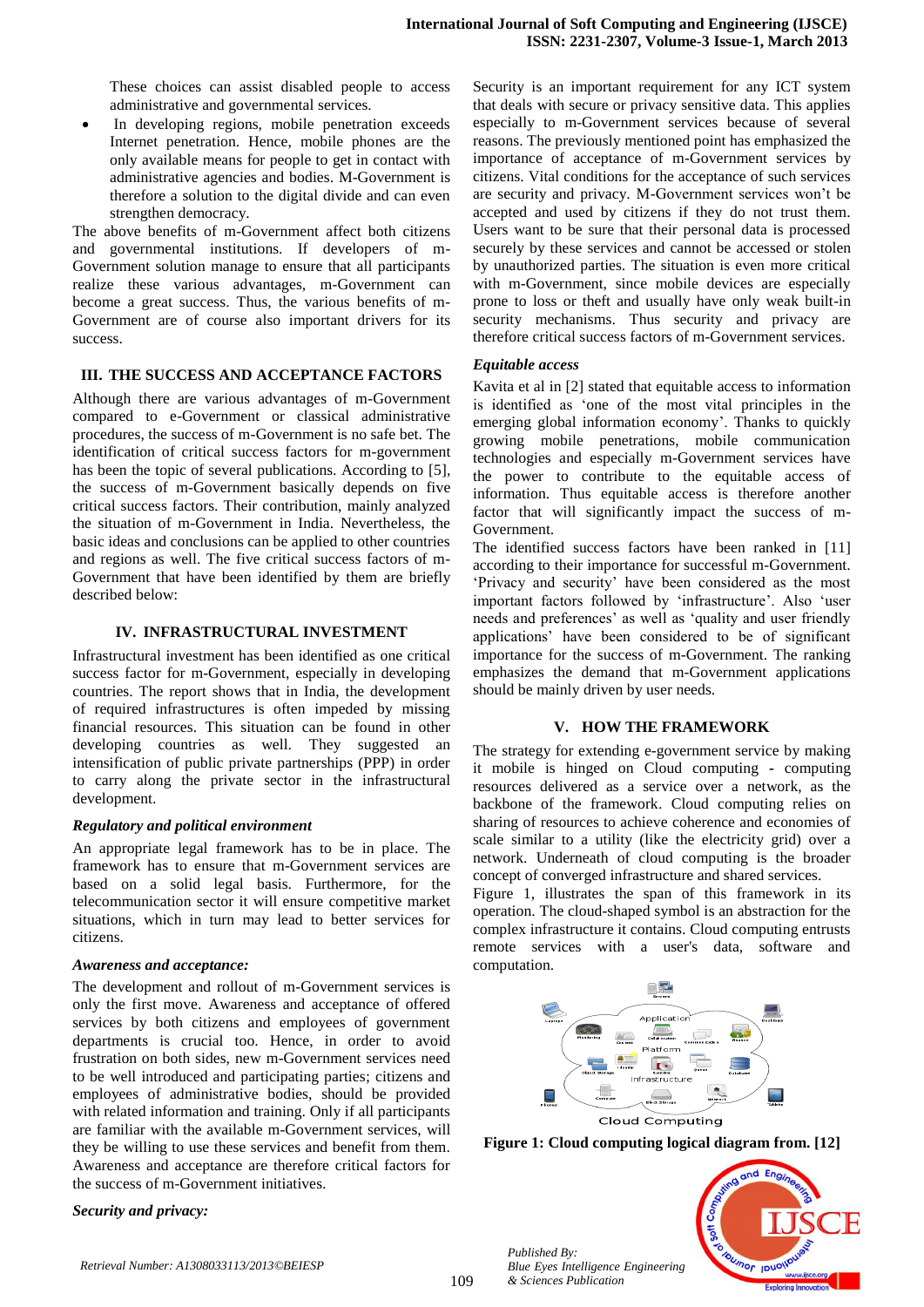# **Providing E-Governance Services To Technologically Challenged Grassroots Environments**

Users; governments, citizens and businesses can key in into the cloud's many service options such as Infrastructure, Platform, Software, Storage, Security, Data, API, Desktop, etc, which can be offered (or rented) as services. Users can reduce costs by letting any or some of the services to provide end users access to information to.

End users access cloud-based applications through a web browser or a light-weight desktop or mobile application, while the business software and user's data are stored on servers at a remote location. Cloud advocates claim that this arrangement allows enterprises to get their applications up and running faster, with improved manageability and less maintenance, and enables IT to more rapidly adjust resources to meet fluctuating and unpredictable business demand.

#### **VI. SERVICE PROVISION MODELS**

The public cloud computing model is where service providers make their computing resources available online for the public. It allows the users to access various important resources on cloud, such as: Software, Applications or Stored data. One of the prime benefits of using public cloud is that the users are emancipated from performing certain important tasks on their computing machines that they cannot get away with otherwise, these include: Installation of resources, their configuration; and Storage.

Cloud computing providers offer their services according to three fundamental models as shown in figure 2: infrastructure as a service (IaaS), platform as a service (PaaS), and software as a service (SaaS), where IaaS is the most basic and each higher model abstracts from the details of the lower models.





## *Infrastructure as a Service*

In this most basic cloud service model, cloud providers offer computers, as physical or more often as virtual machines, and other resources. The virtual machines are run as guests by a hyper-visor. The management of pools of hyper-visors by the cloud operational support system leads to the ability to scale to support a large number of virtual machines. Other resources in IaaS clouds include images in a virtual machine image library, file-based storage, firewalls, load balancers, IP addresses, virtual local area networks (VLANs), and software bundles. The providers supply these resources on demand from their large pools installed in data centers. For wide area connectivity, the Internet can be used or in carrier clouds dedicated virtual private networks can be configured. To deploy their applications, cloud users then install operating system images on their machines as well as their application software. In this model, it is the cloud user who is responsible for patching and maintaining the operating systems and application software. Cloud providers typically bill IaaS or any of the services on a utility computing basis, that is, cost will reflect the amount of resources allocated and consumed. This way the cost is borne by end user not government while leveraging the services.

#### *Platform as a service (PaaS)*

In the PaaS model, cloud providers deliver a computing platform typically including operating system, programming language execution environment, database, and web server. Application developers can develop and run their software solutions on a cloud platform without the cost and complexity of buying and managing the underlying hardware and software layers. With some PaaS offers, the underlying computer and storage resources scale automatically to match application demand such that cloud user does not have to allocate resources manually.

#### **Software as a service (SaaS)**

In this model, cloud providers install and operate application software in the cloud and cloud users access the software from cloud clients. The cloud users do not manage the cloud infrastructure and platform on which the application is running. This eliminates the need to install and run the application on the user's own computers, thus simplifying maintenance and support.

What makes a cloud application different from other applications is its elasticity. This can be achieved by cloning tasks onto multiple virtual machines at run-time to meet the changing work demand. Load balancers distribute the work over the set of virtual machines. This process is not noticeable to the cloud user who sees only a single access point. To accommodate a large number of cloud users, cloud applications can be multitenant, that is, any machine can serve more than one cloud user organization.

It is common to refer to special types of cloud based application software with a similar naming convention: desktop as a service, business process as a service, test environment as a service, communication as a service.

A public cloud is usually established where several organizations for our purpose governments that have similar requirements seek to share infrastructure. In addition, it can be economically attractive as the resources (storage, workstations) utilized and shared in the community are exploited.

## *Advantages of using Public Cloud*

For obvious reasons, public cloud is bound to offer a multitude of benefits for its users. Some of the most important ones are mentioned here:

- 1. Efficient storage and computing services
- 2. Inexpensive, since all the virtual resources whether application, hardware or data are covered by the service provider.
- 3. Allow for easy connectivity to servers and information sharing.
- 4. Assures appropriate use of resources as the users are required to pay only for the services they require.
- 5. Highly reliable and redundant.

the cloud server does it all.

*Blue Eyes Intelligence Engineering* 

*Published By:*

*& Sciences Publication* 

- 6. Widespread availability irrespective of geographical precincts.
- 7. Sets the business people free from the hassles of buying, managing and maintaining all the virtual resources at their own end,